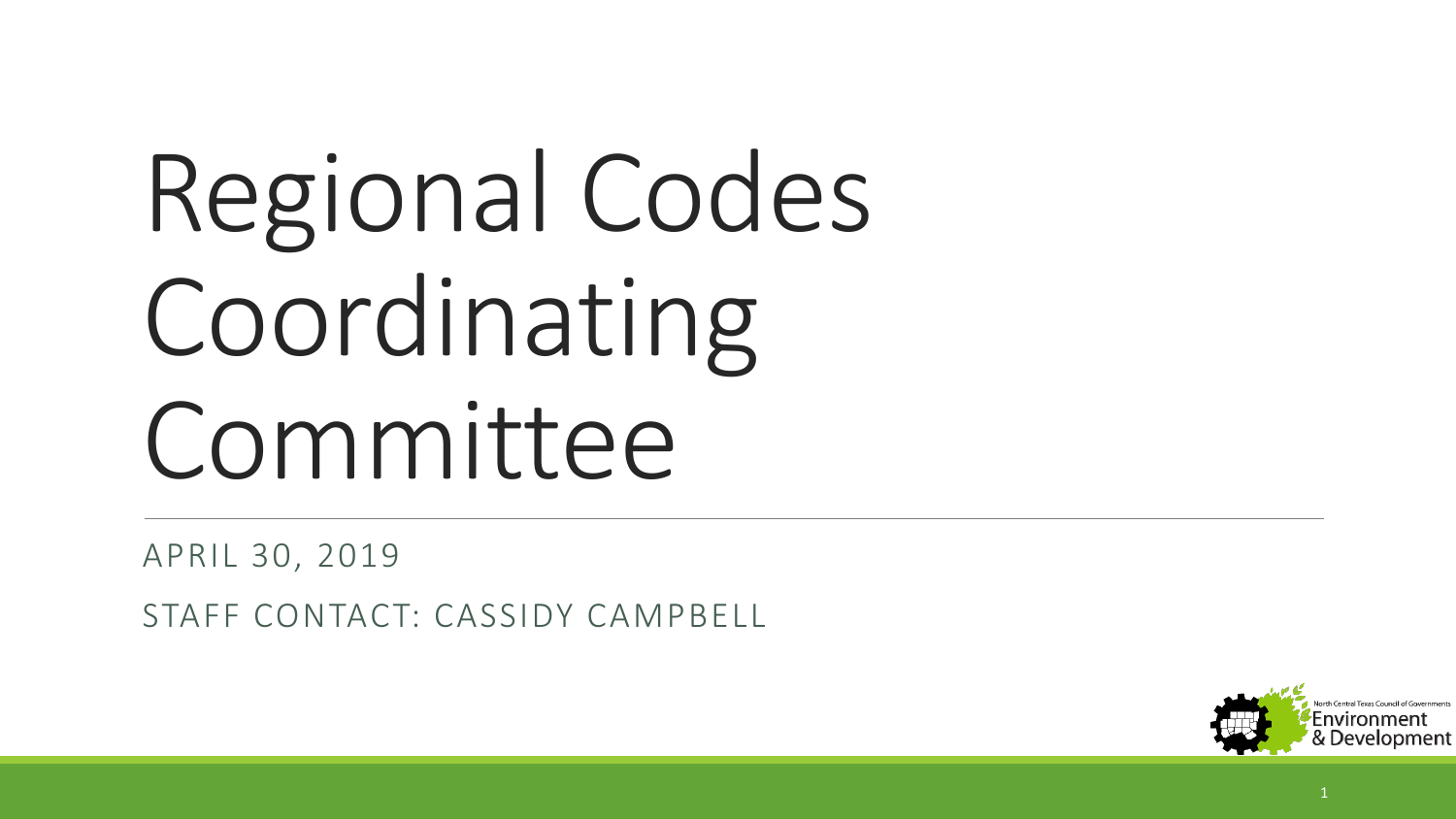**1. Welcome and Introductions.**

# Action Items/Presentations

#### **2. Meeting Summary.**

I. The January 29, 2019 meeting summary will be presented for approval.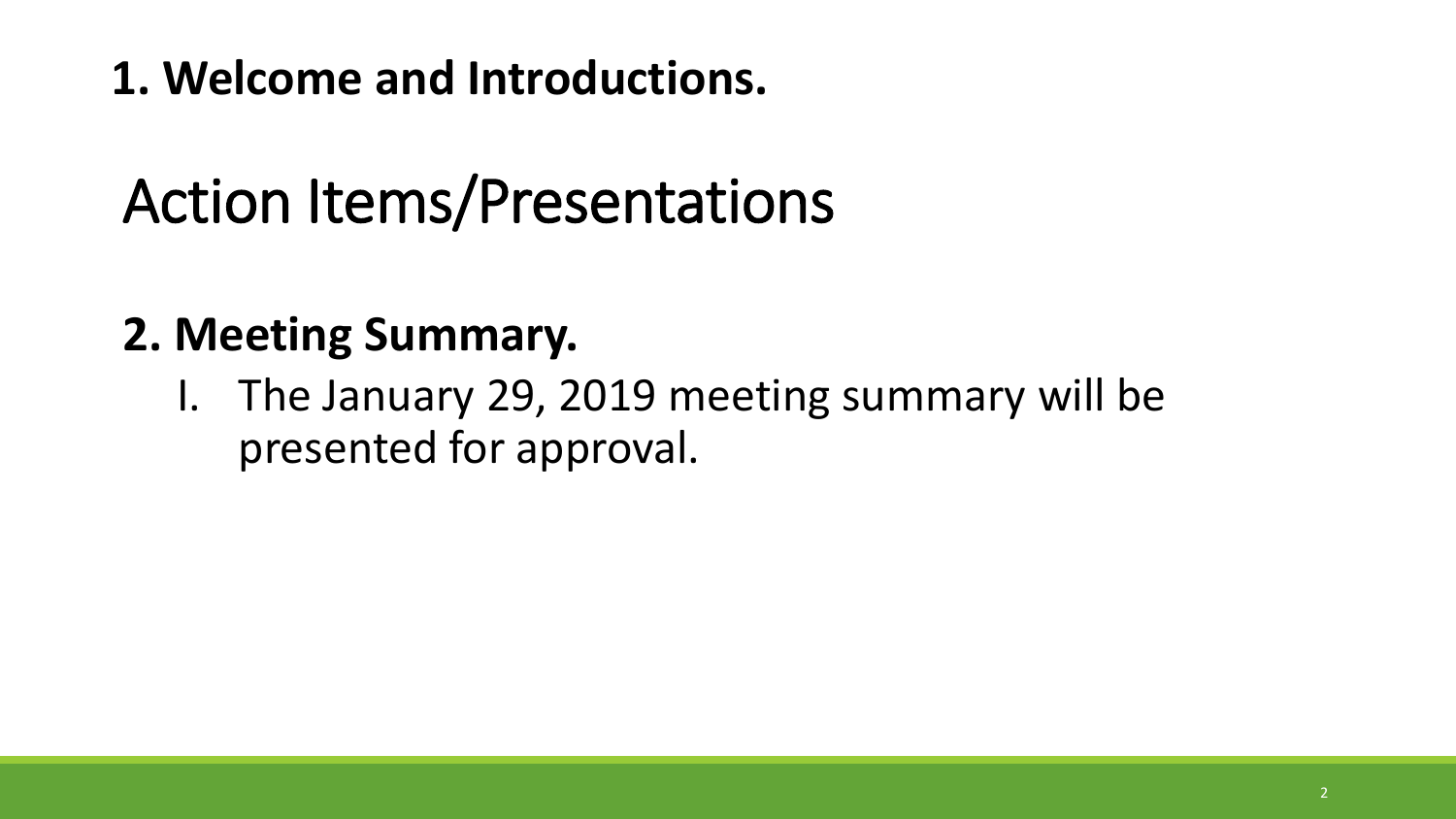**3. NCTCOG Staff Change Discussion.** Carolyn Horner will be taking over the Regional Codes Program Activities.

**4. 86th Texas Legislative Session Update.** Jim Olk, City of Garland and Vice Chair of the RCCC, will discuss relevant legislative bills.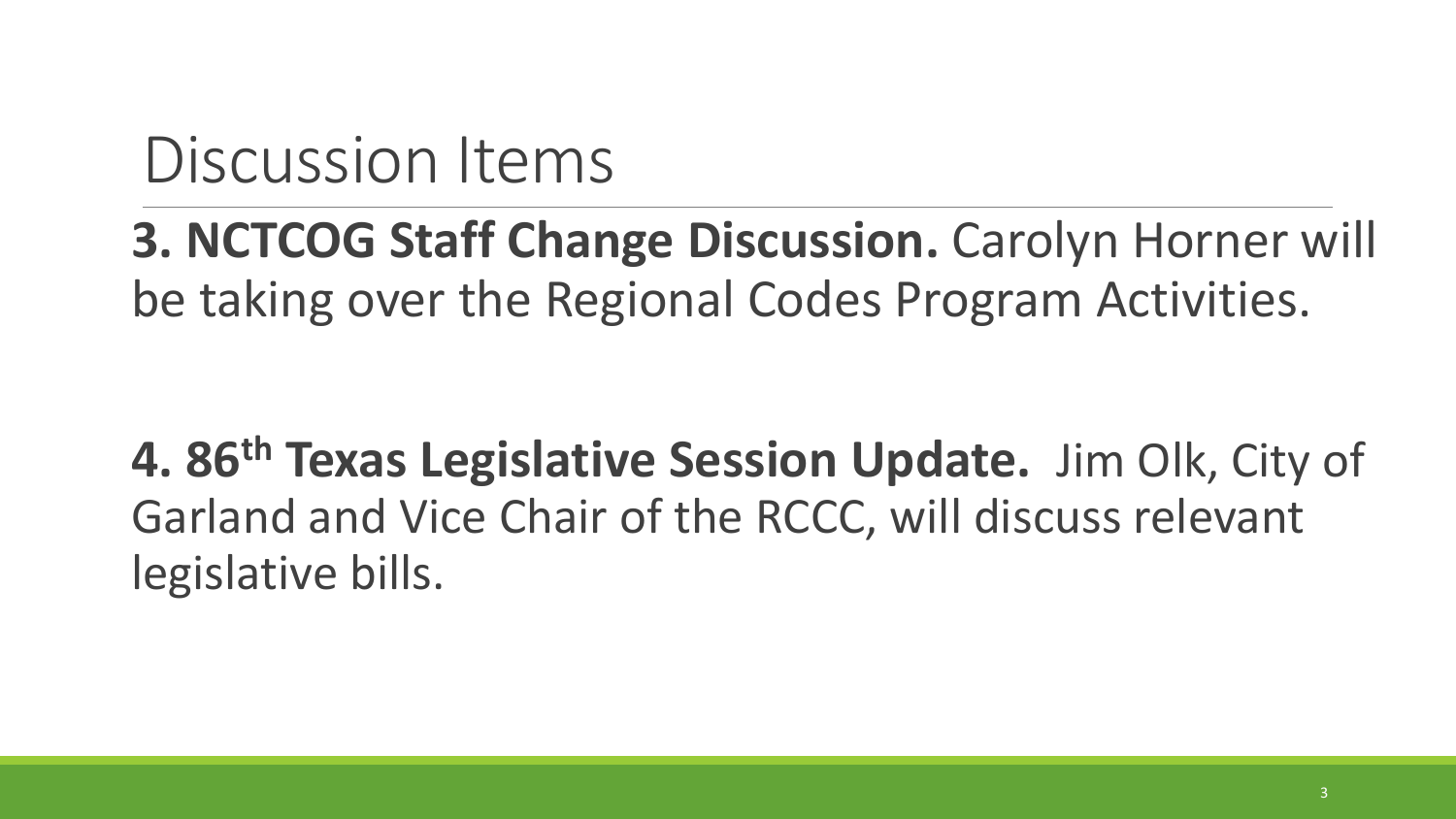## **5. Annual Code Adoption Survey Results.** NCTCOG will present the results of the code adoption survey for discussion.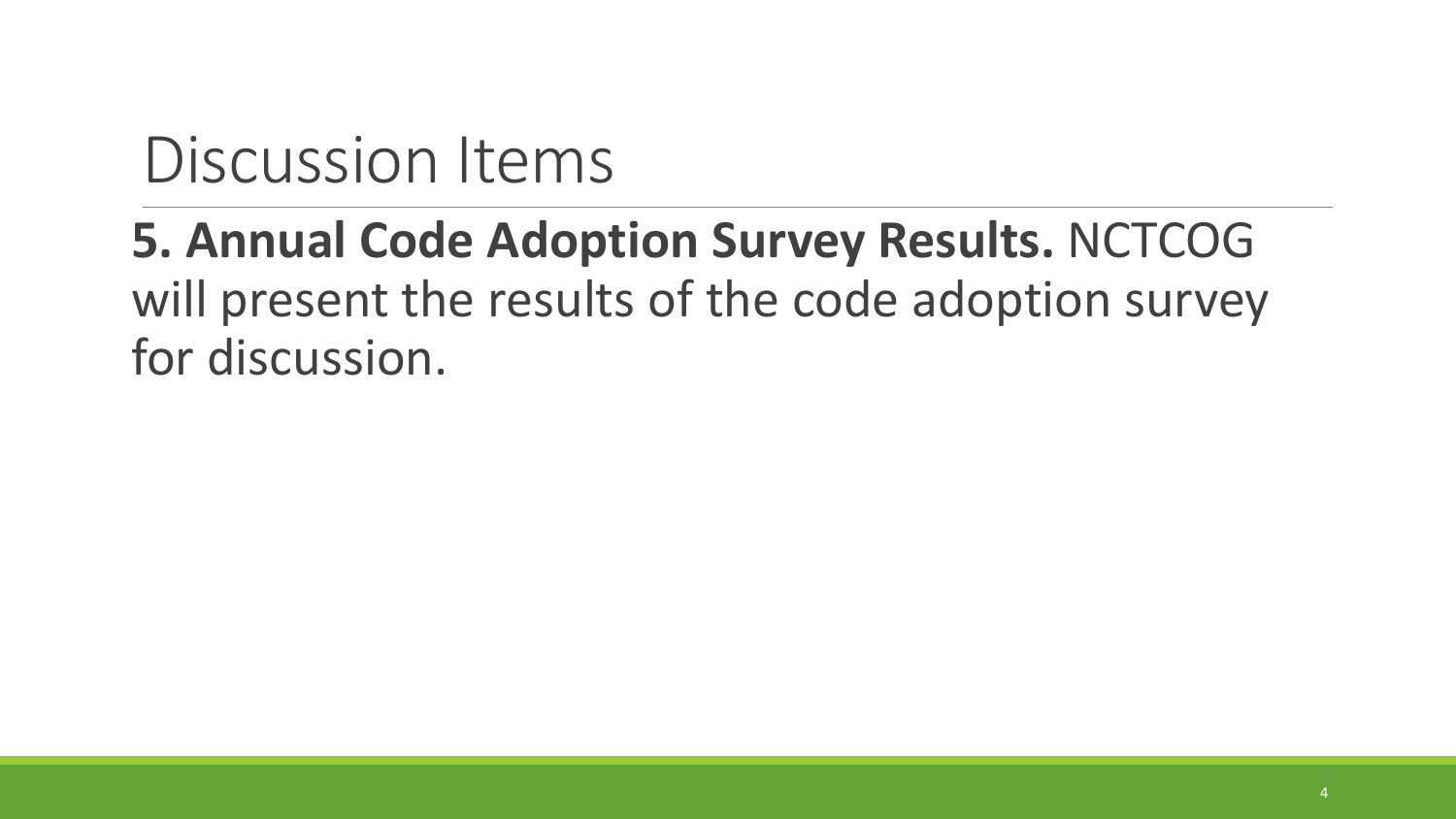

**North Central Texas Council of Governments**  2019 Regional Model Construction Code Survey Results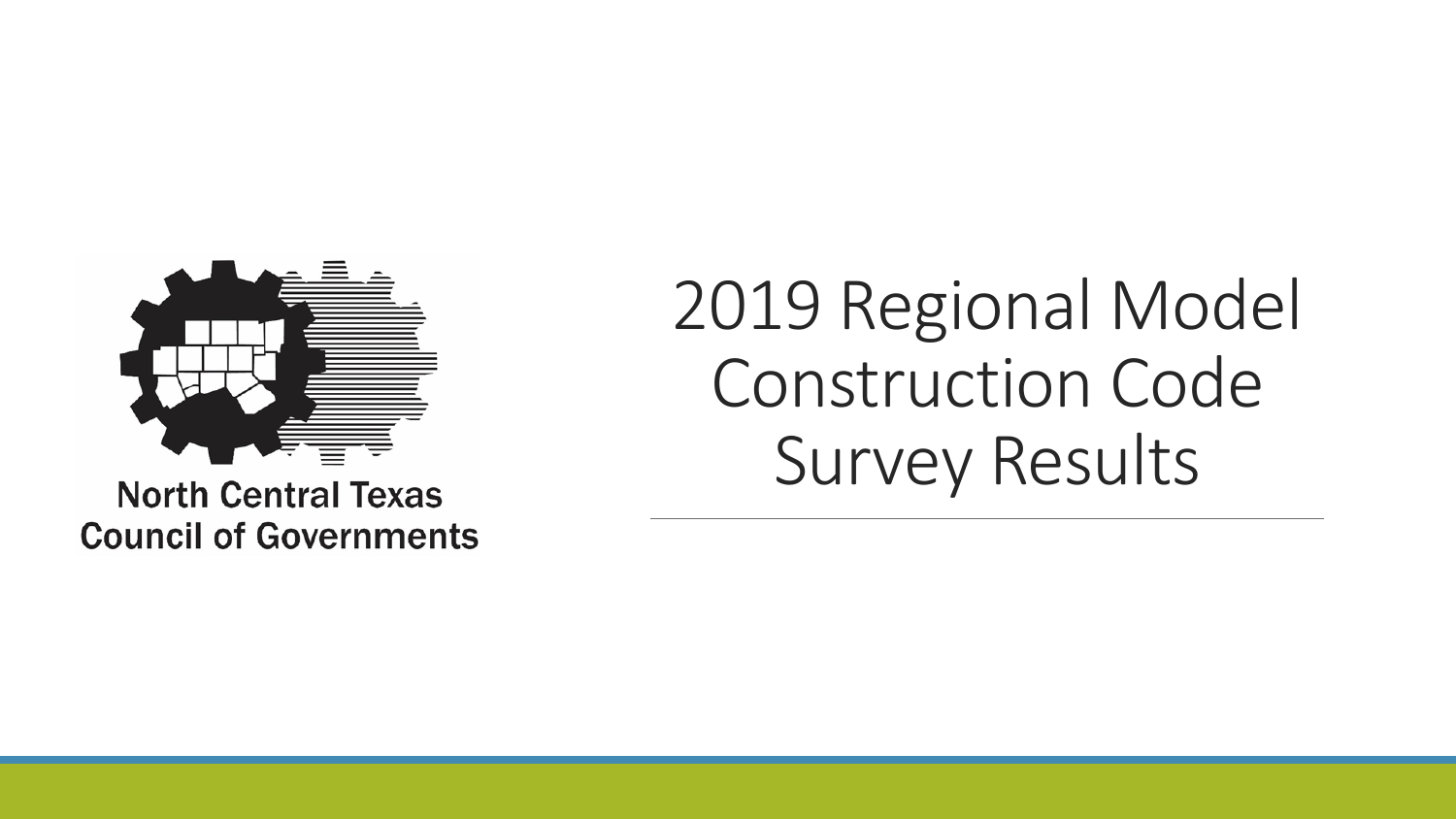## Does your city utilize the NCTCOG Regional Code Amendments?

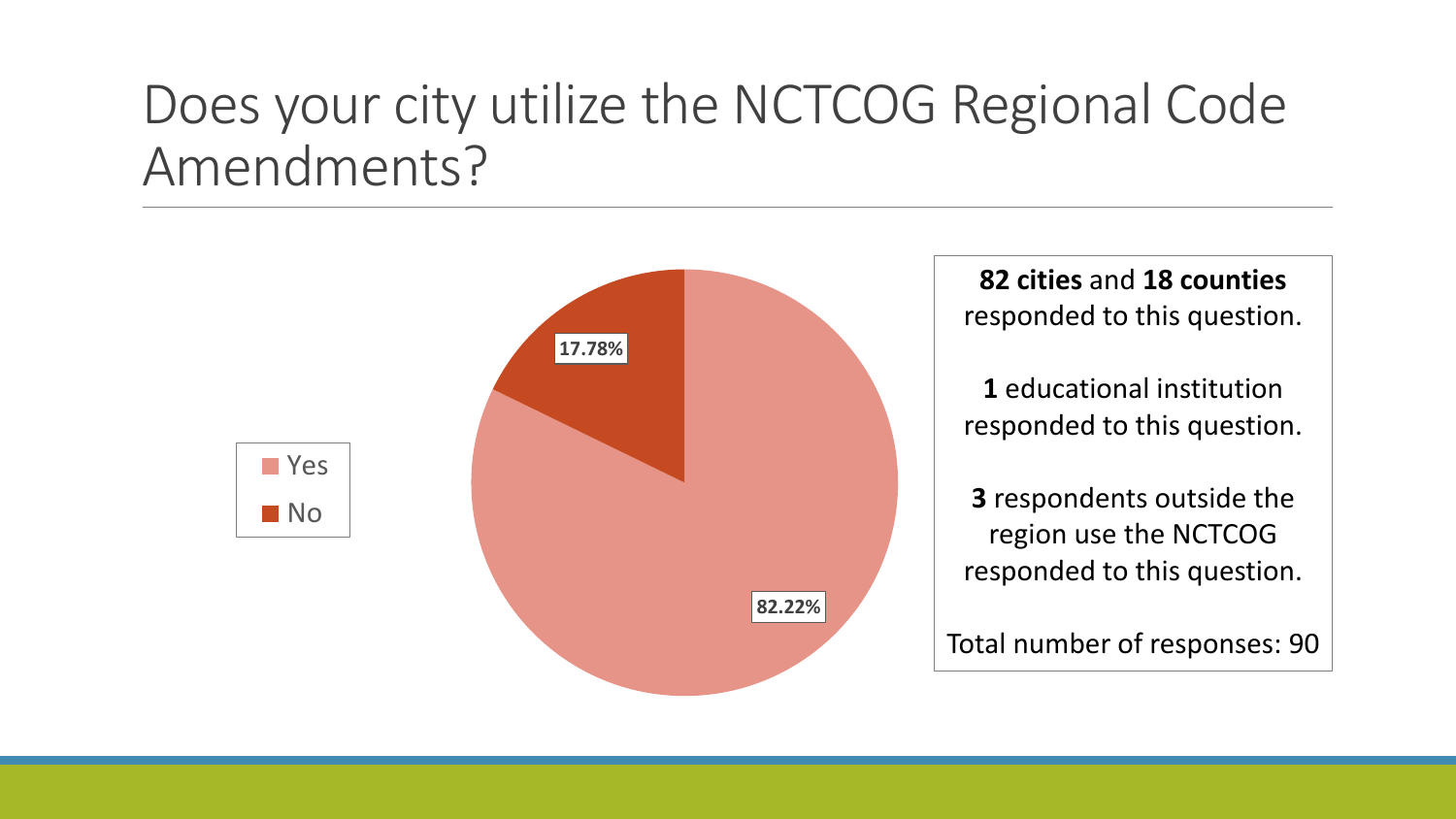## Does your city typically adopt NCTCOG's recommended amendments as published?

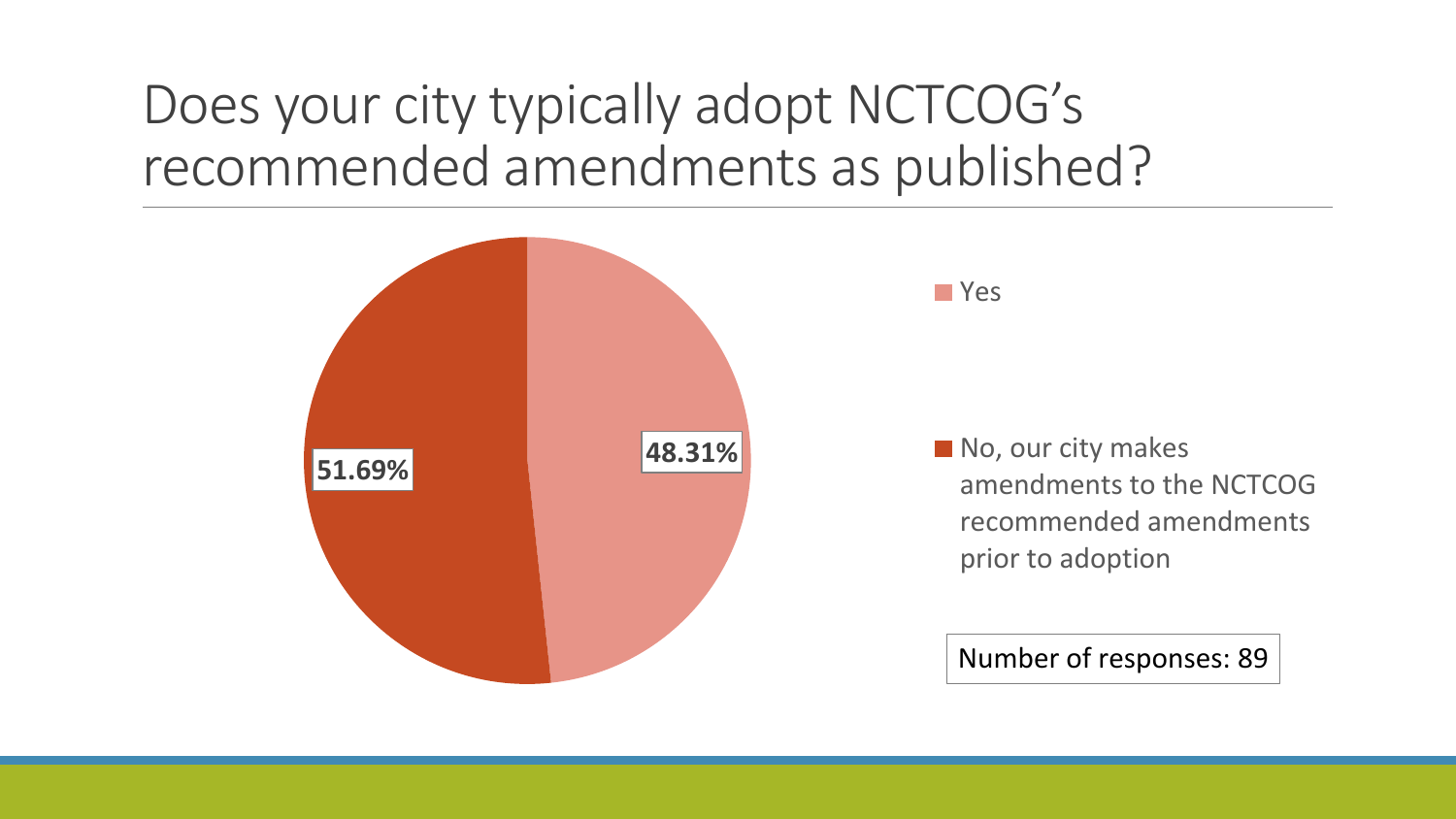## Indicate the year of the code your city has most recently adopted (Choose all that apply).

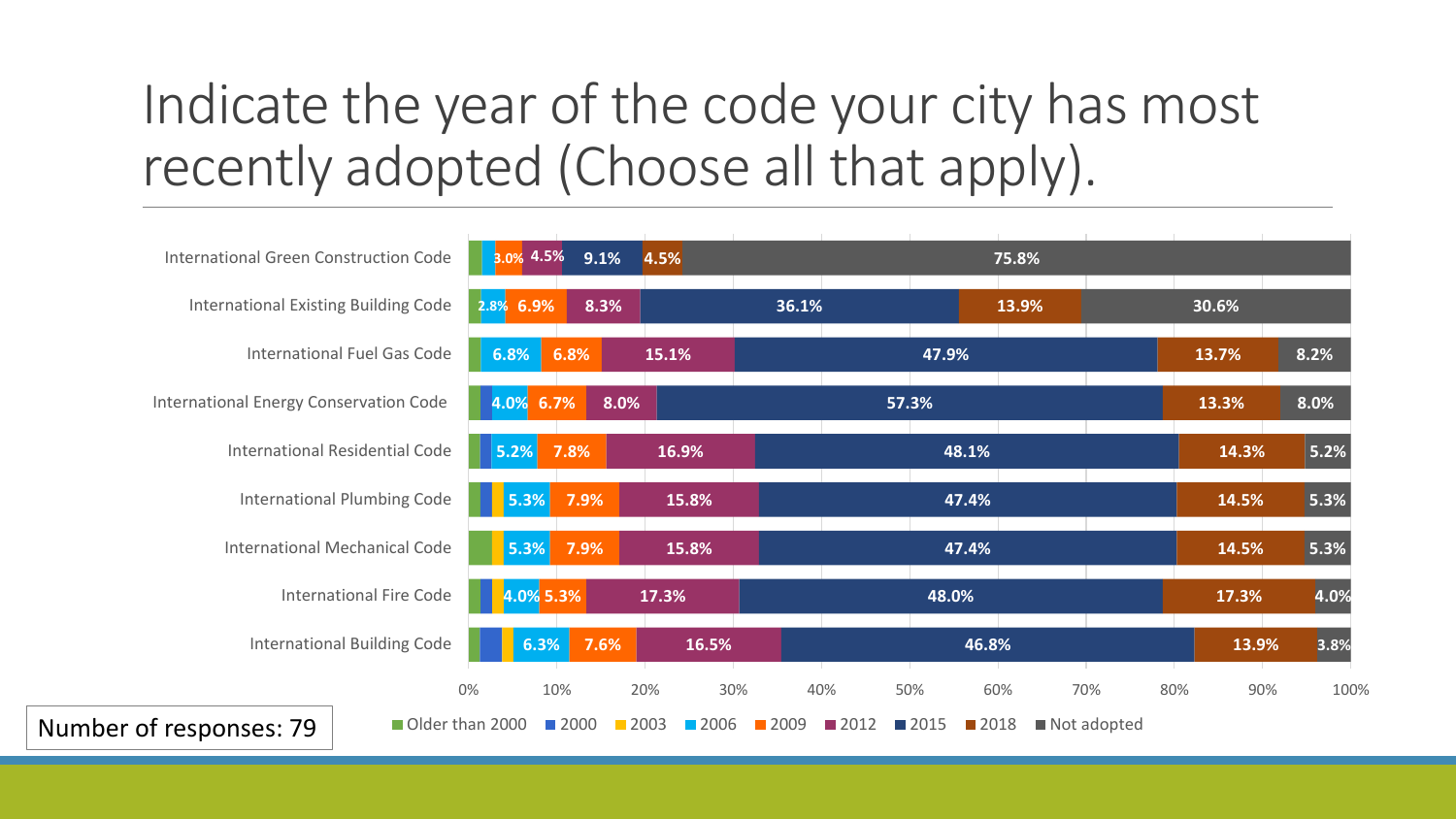## What is your city's code adoption schedule?

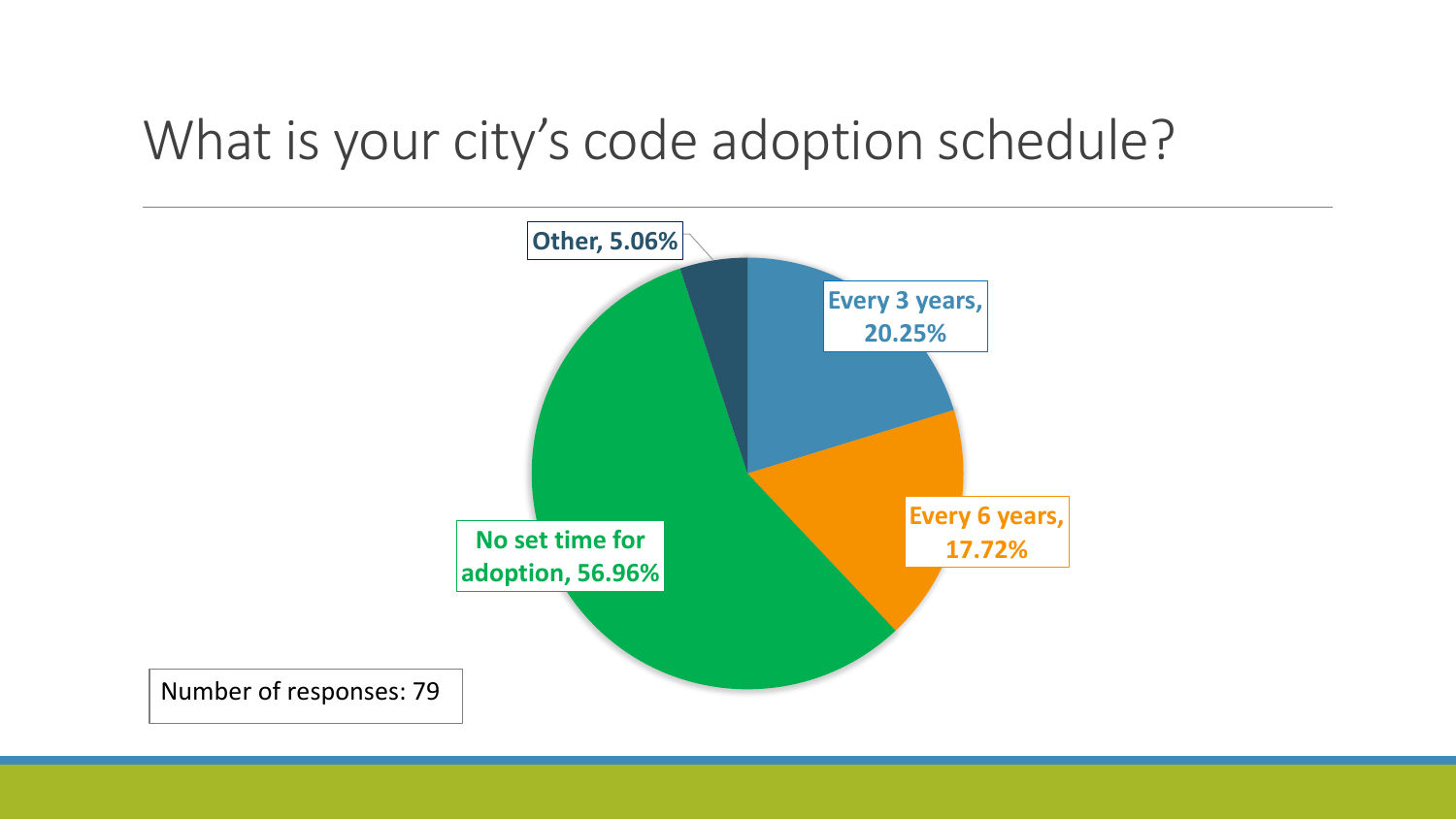# Does your city adopt option A amendments or option B amendments?

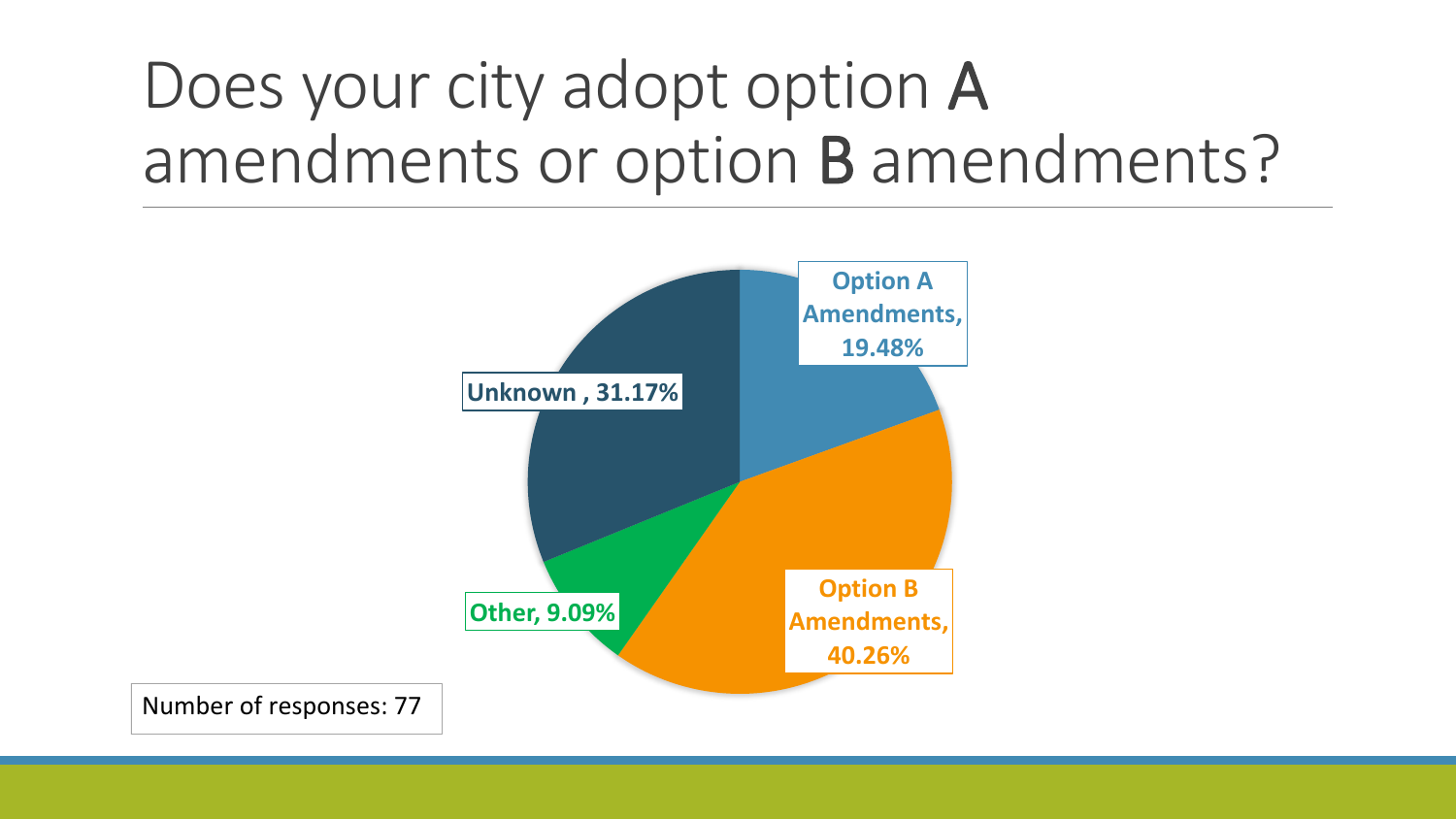# If you have not adopted the most recent version of the codes, please indicate why.

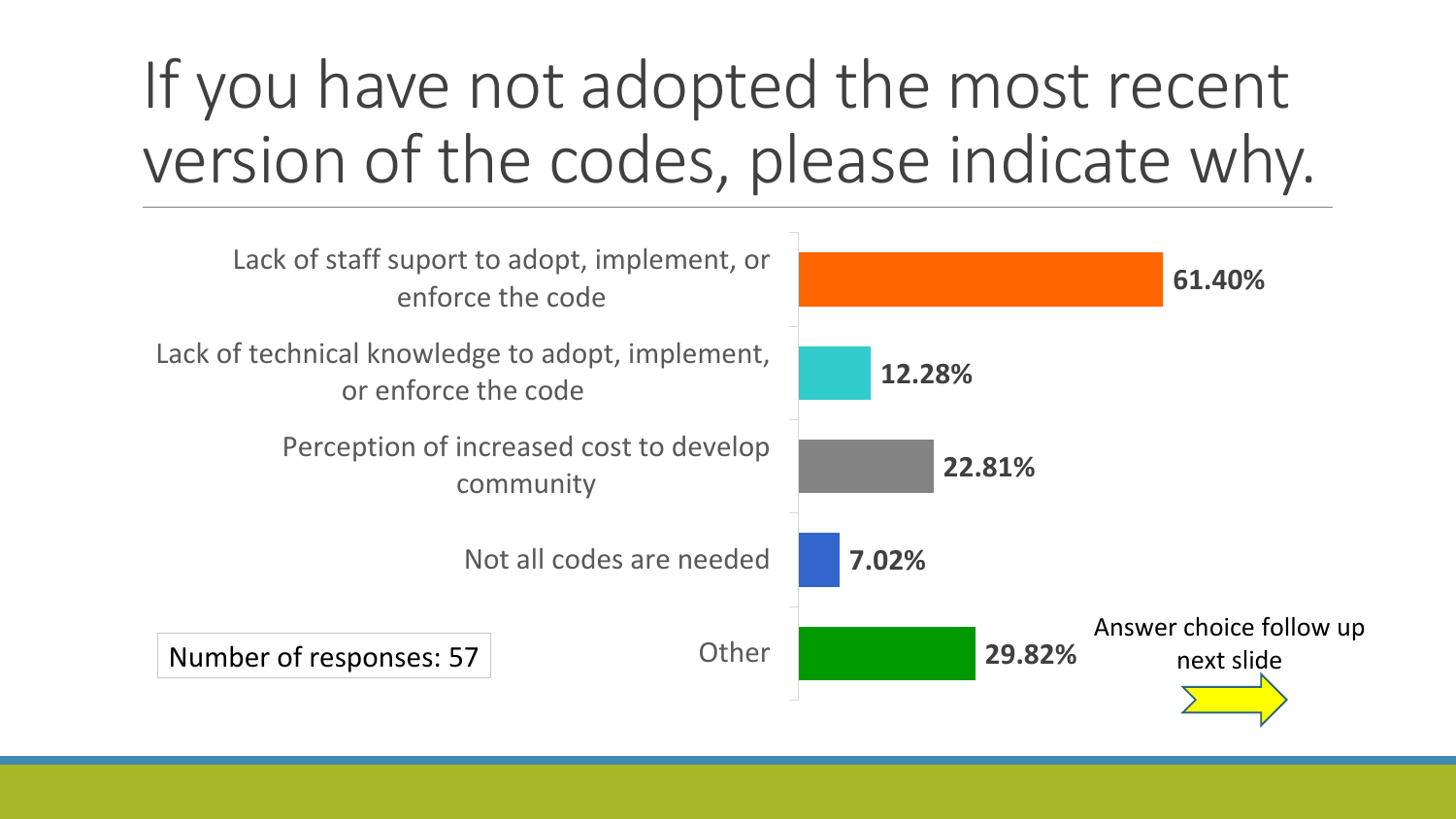# Some of the responses received for answer choice "Other" from previous question

- *Adoption process is lengthy with staff, attorney, and council.*
- *Codes were not updated to most recent years.*
- *There is absolutely no reason to adopt codes every 3 years, other than to make money for ICC.*
- *This is our historical practice, and Building Official supports, due to large city costs associated with updating editions of code.*
- *We feel it is best for a Code to have been published at least 2 years prior to adoption.*
- *Direction of City Manager.*
- *Too many problems that must be addressed in new code that has not been tried.*
- *Lack of resources (staff, money, time).*
- *Fear of political issues.*
- *In process of adoption.*
- *Board and council schedules*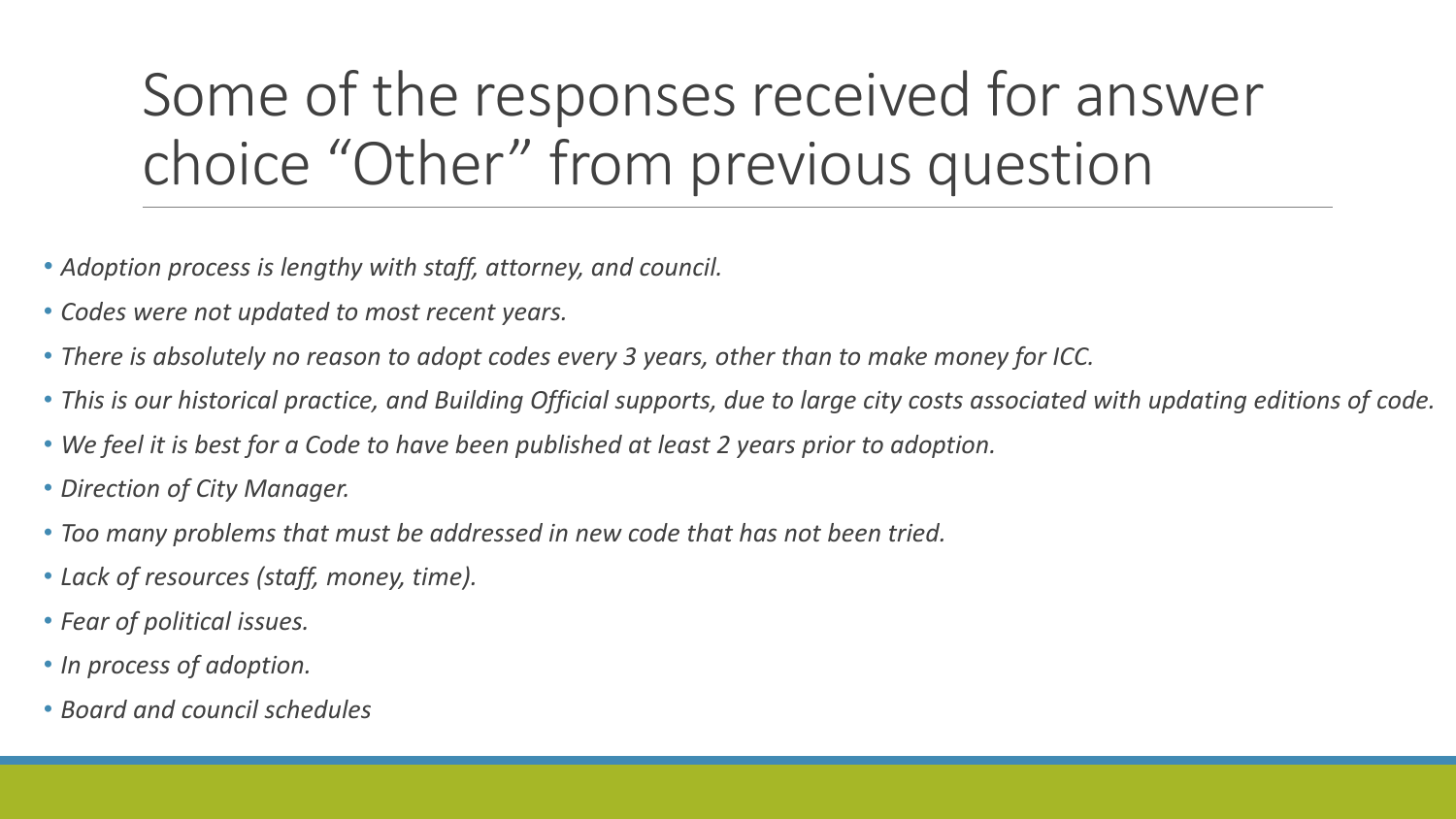## Does your city plan to adopt the 2018 International Green Construction Code (IgCC)?

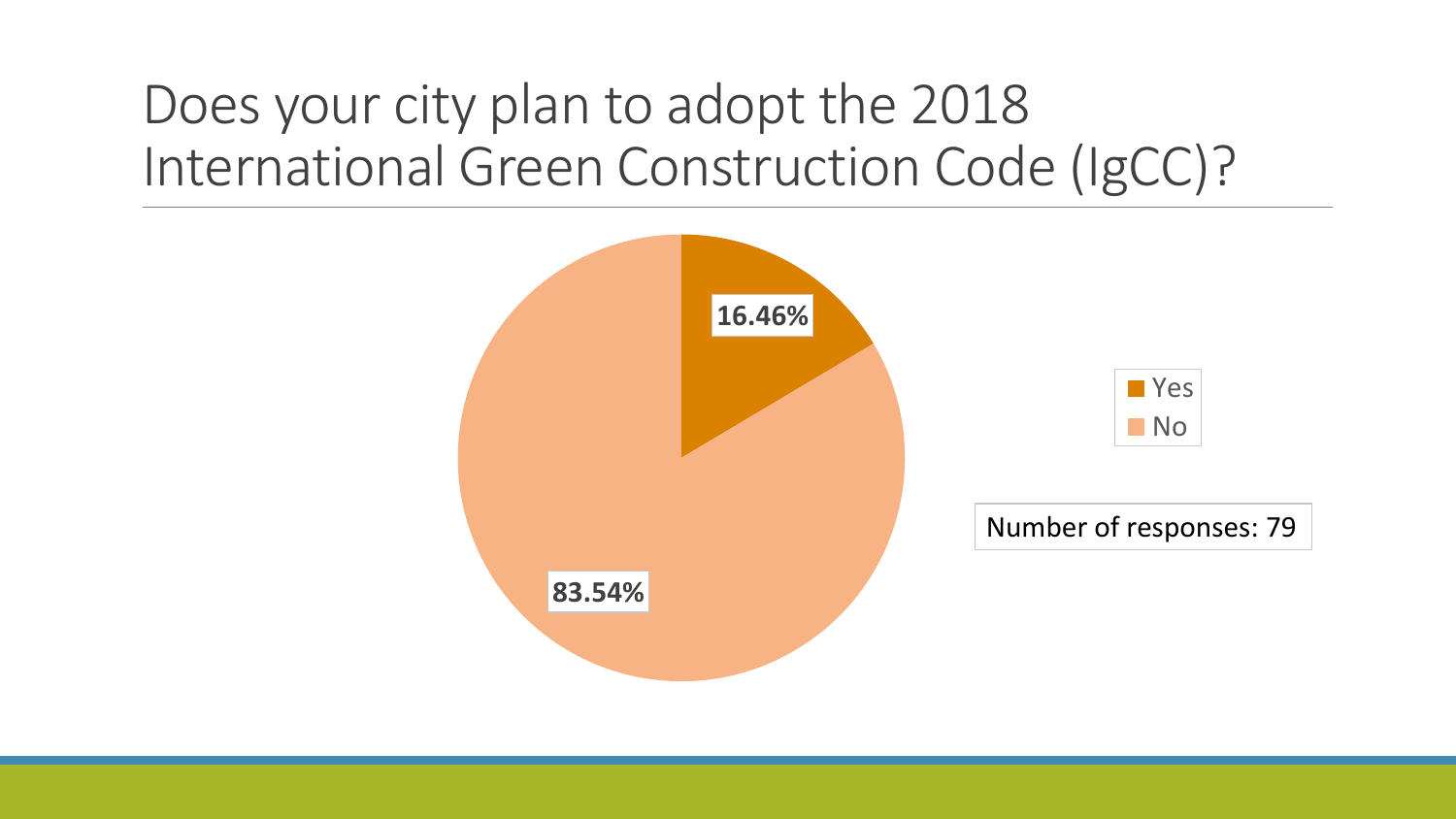## Does your city need assistance with adopting more current codes?

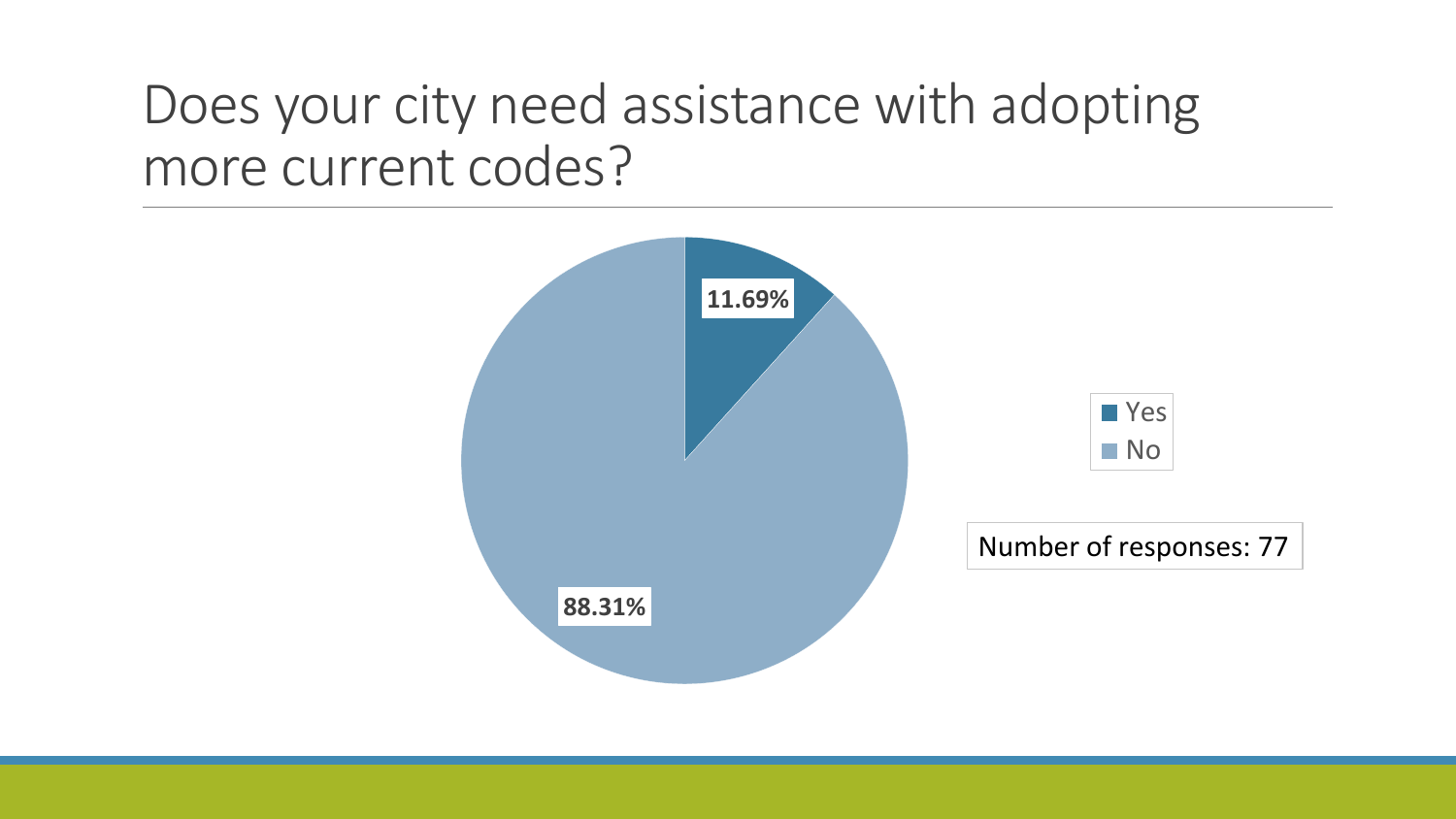Is your entity aware of the following resources provided by the Regional Codes Coordinating Committee? Select all that apply.



Number of responses: 63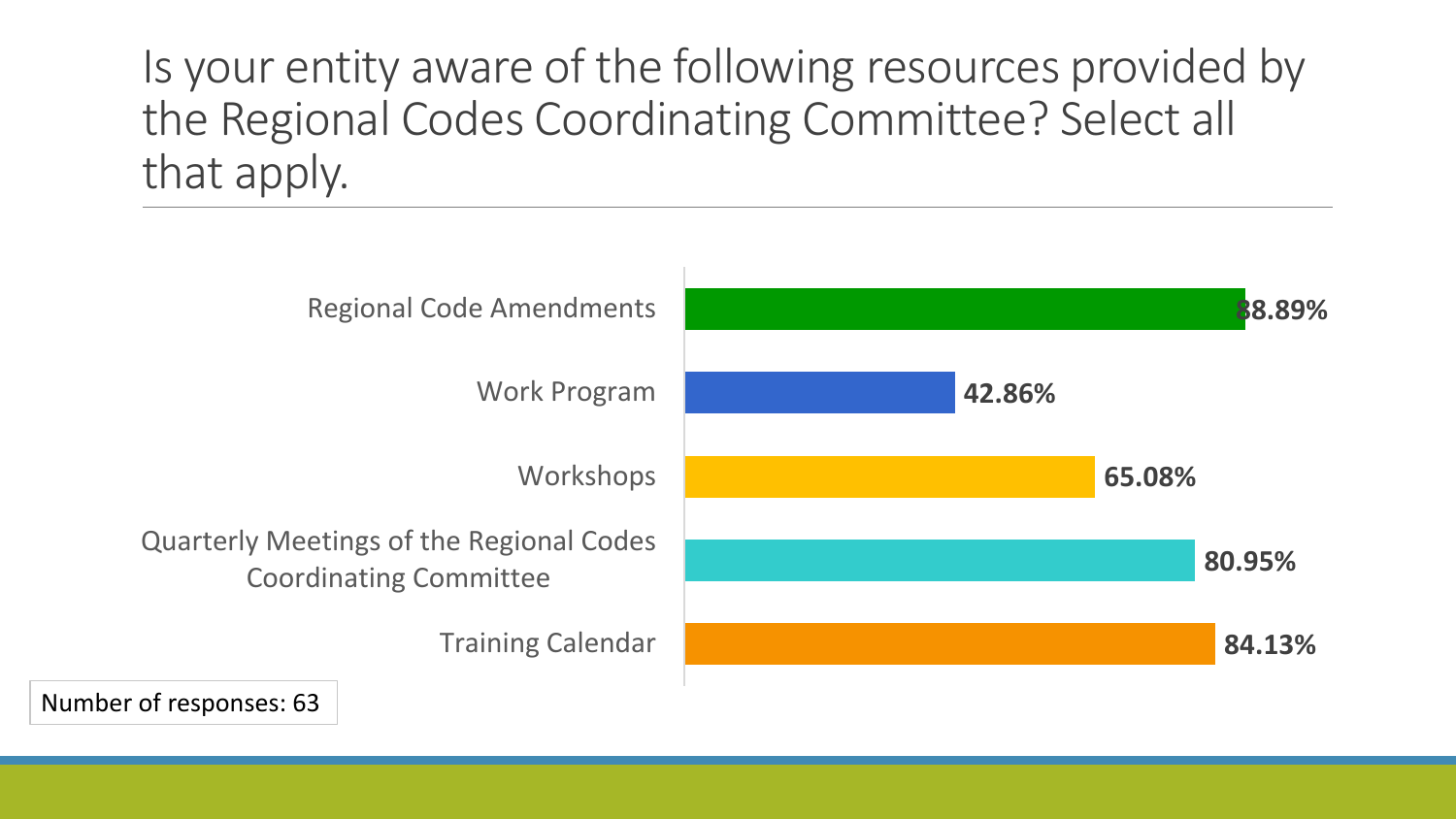What additional assistance would your city desire in relation to the code/amendment adoption process?

- o *Would like a visual matrix of the code changes since last version of code compared to new code being adopted.*
- o *Provide a comparison between the 2009 and 2015 I-codes*
- o *Clear and concise information about significant changes to be distributed to contractors prior to adoption.*
- o *I think we are moving in the right direction as the code council has been very helpful in answering all my questions, but I am sure we will have more as this will be only the 2nd time that we have adopted a new code.*

o*Handouts highlighting the major changes, other than relying on the "Significant Changes" books published by ICC.*

o *ICC Guidance.*

o*Training on significant changes.*

- o *Building department has no experience with code adoptions. Assistance would be helpful for them to learn from someone that is experience with all of the codes other than IFC.*
- o *We would like help in finding out how to get the updated resources.*
- o *Increase the ICC sponsored code update seminars.*
- o *People and money.*
- o *Any information is helpful.*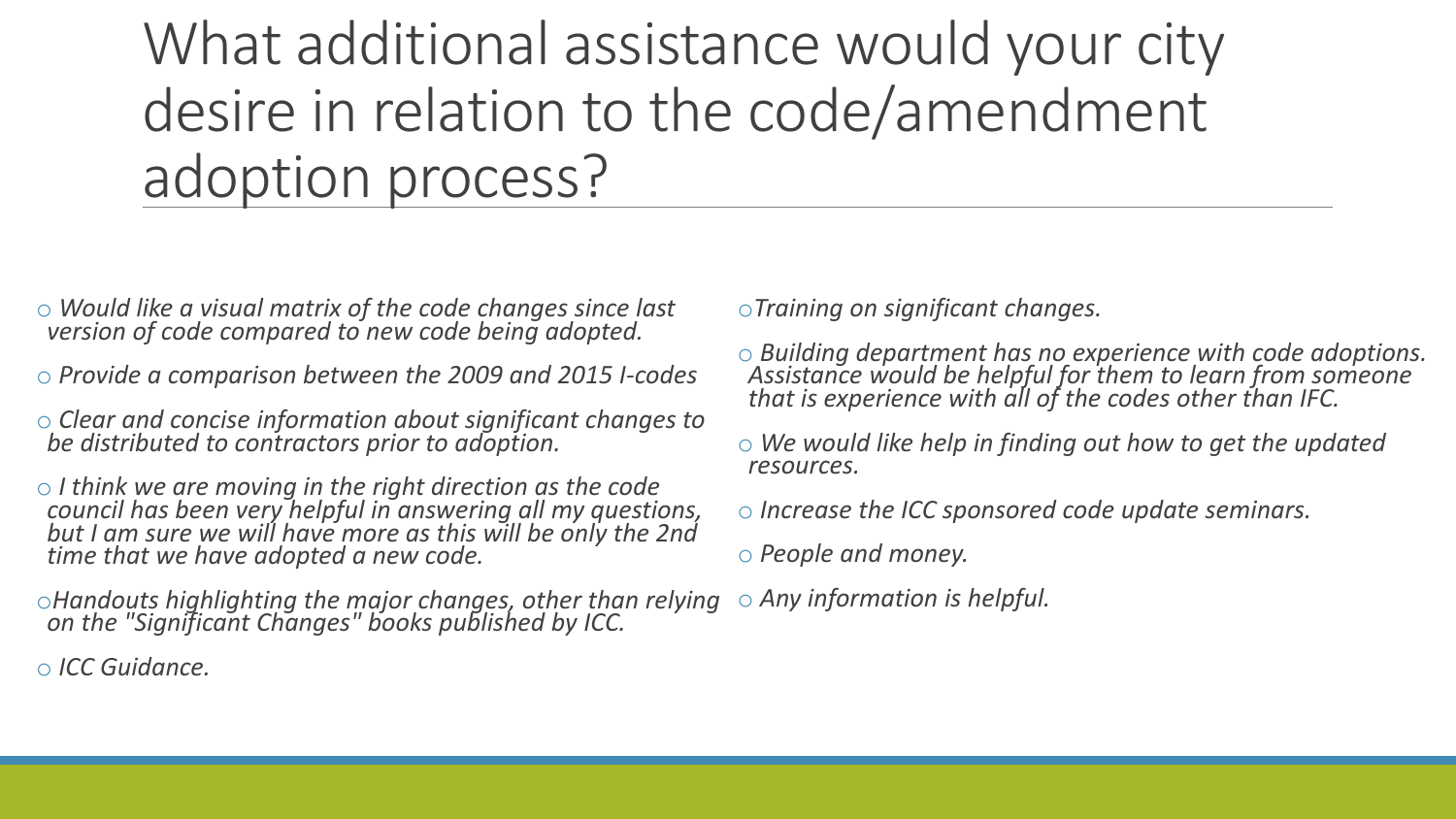Please list any comments or suggestions regarding the NCTCOG amendments, code adoption process, or this survey.

 $\circ$  We rely on the NCTCOG as our resource to vet codes prior to  $\circ$  Have a meeting with staff, mayor and council to discuss *us adopting them. adopting the NCTCOG amendments.*

o *Do away with "common practice in our area" as a reason for proposing a code amendment. Any amendment should provide a valid life-safety reason for proposing the amendment, not an opinion.*

o *Proof read your amendment before posting them for cities to review.*

o *I would like a copy of the results of this survey.*

o *This survey seems like a good tool to use.*

o *There needs to be a more thorough look at the amendments that we keep adopting year after year while the items are already addressed in the code.*

o *I applaud all the dedication and effort contributed towards regional code standardization attempts. If future amendments can be minimized through the utilization of reference to current industry standards, then applicators will be more focused on a standard-process for their workmanship.*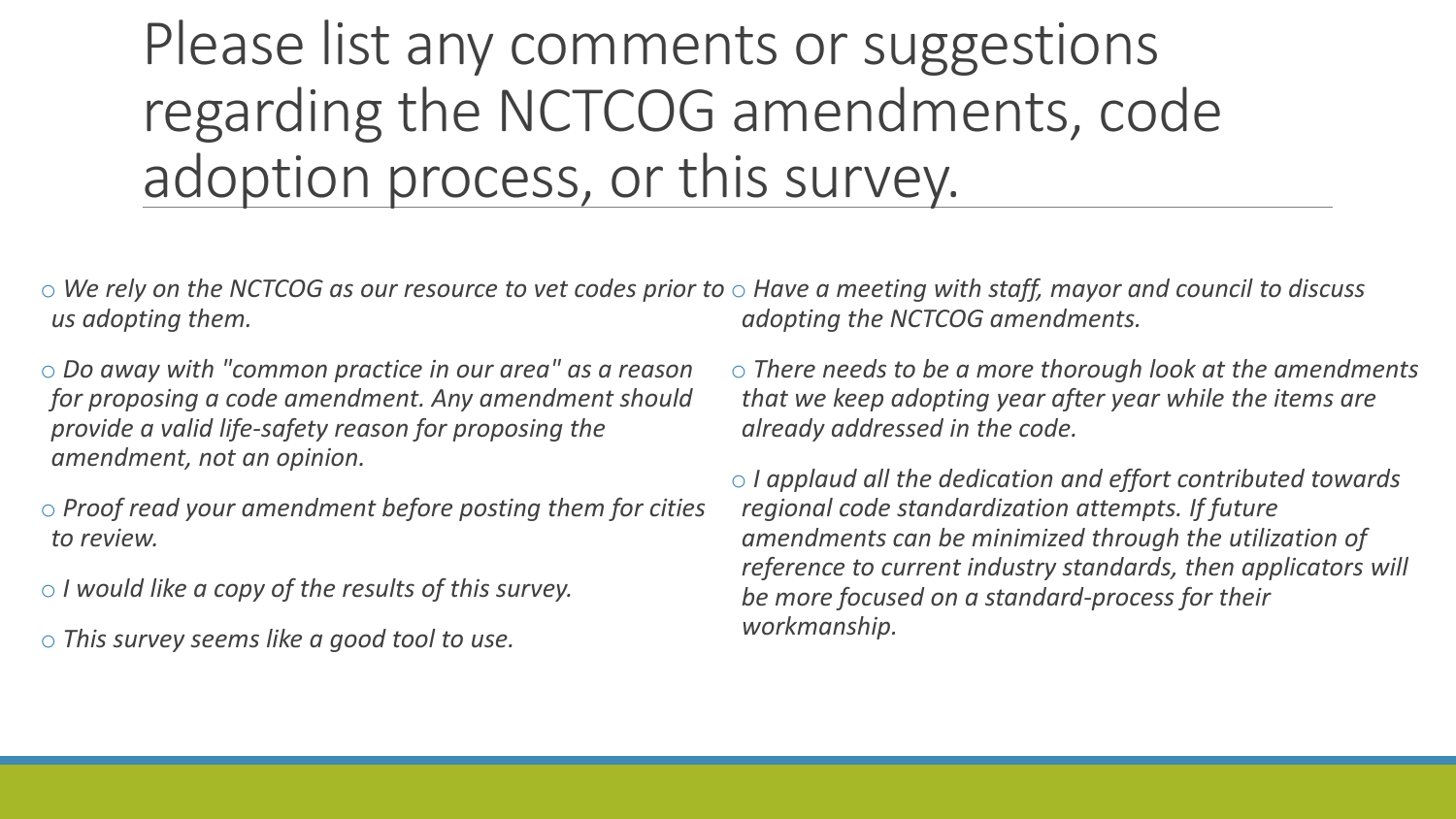#### **6. FY2020 Reappointments & Appointments –** NCTCOG will discuss the new electronic procedure for committee reappointments.

#### **7. Advisory Board Membership**.

NCTCOG will discuss the need for a chair for both the Energy and Green Advisory Board and the Electrical Advisory Board and potentially altering the RCCC By-Laws.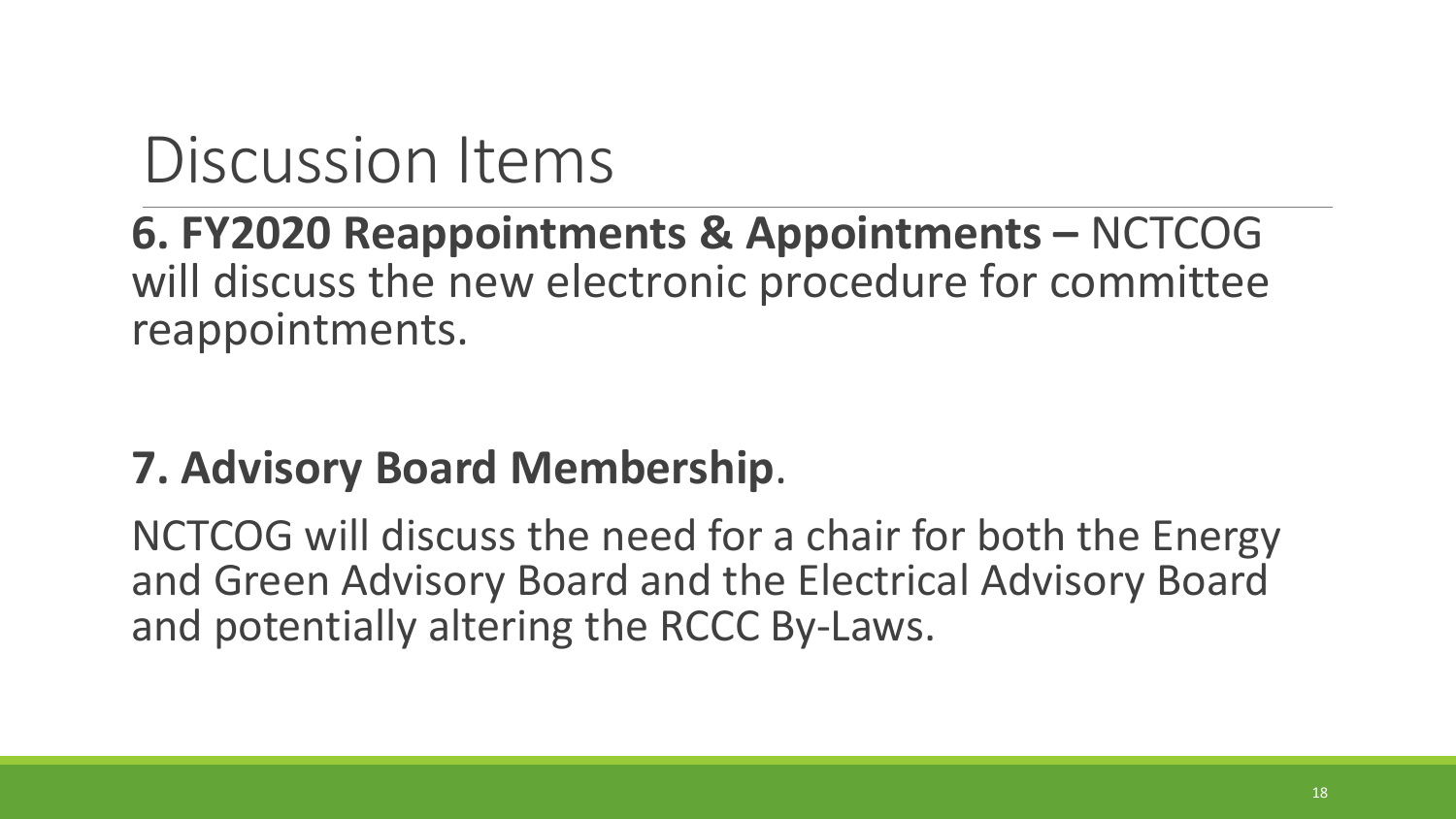## **8. Regional Codes Work Program Funding.**

- I. Funding Goal for  $FY19 = $100,000$
- II. Current Committed Funding for FY19 = \$28,000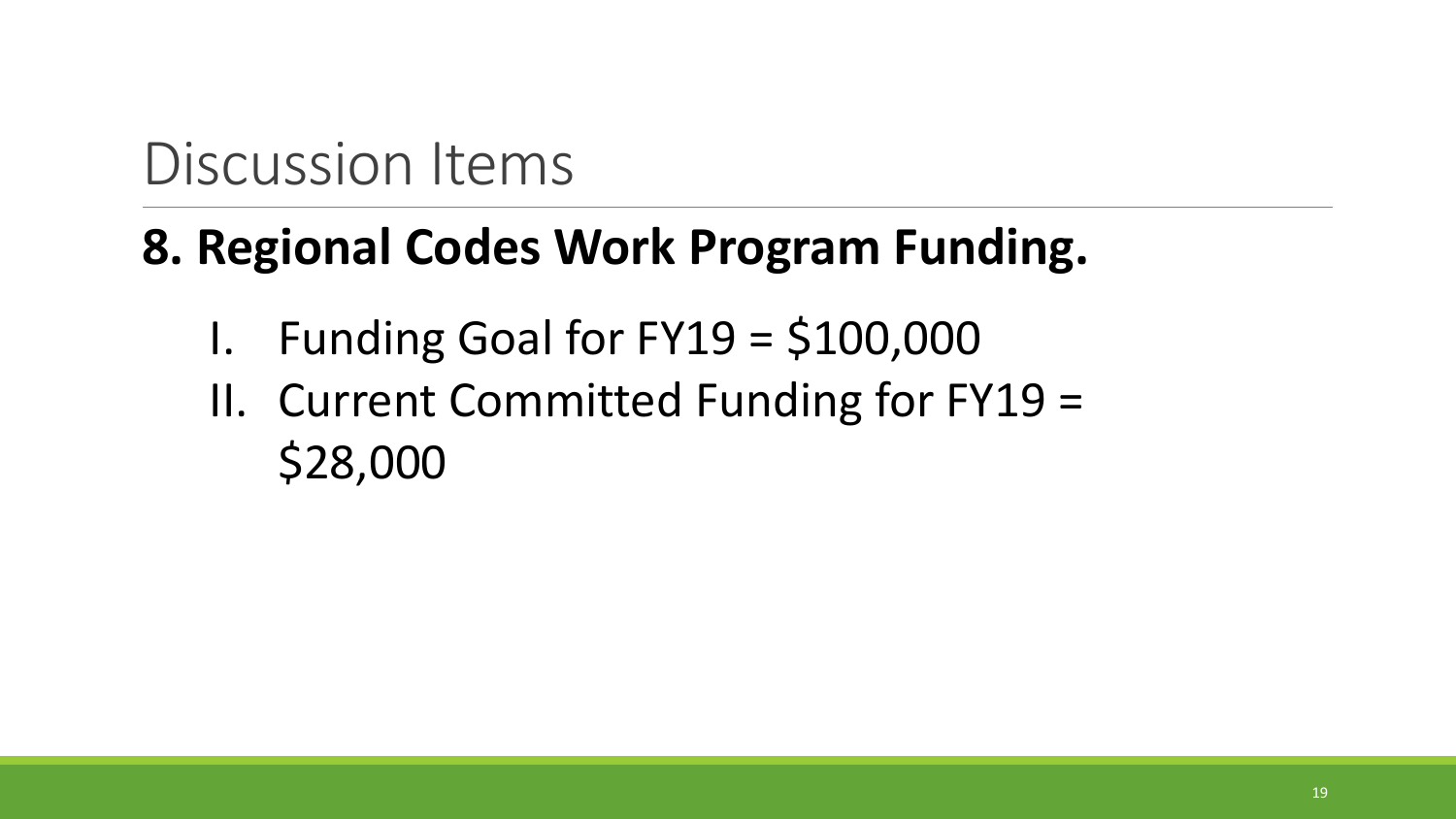# **Current Funding (FY19).**

| <b>Entity</b>             | Amount Committed (As of 4/24/2019) |
|---------------------------|------------------------------------|
| <b>City of Dallas</b>     | \$7,500                            |
| City of Decatur           | \$500                              |
| City of Edgecliff Village | \$500                              |
| City of Farmers Branch    | \$1,400                            |
| City of Frisco            | \$3,250                            |
| City of Garland           | \$4,150                            |
| City of Justin            | \$500                              |
| City of Mansfield         | \$2,150                            |
| City of Murphy            | \$1,000                            |
| City of Plano             | \$4,150                            |
| City of Rockwall          | \$1,400                            |
| City of Sanger            | \$500                              |
| City of Venus             | \$500                              |
| Town of Highland Park     | \$500                              |
| <b>Total Committed</b>    | \$28,000<br><del>20</del>          |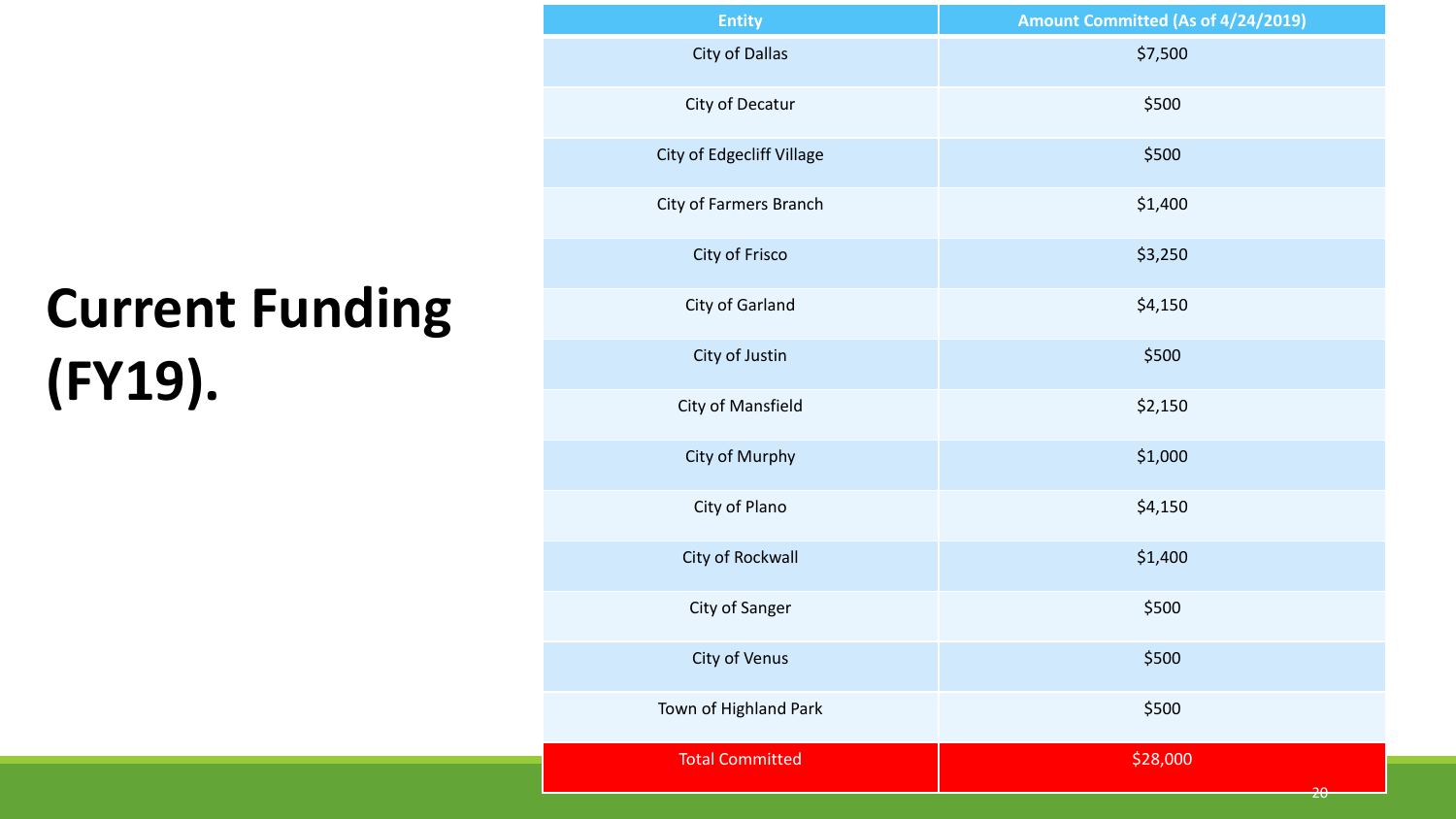**8. Regional Codes Work Program Funding -** Notice requesting commitments for FY2020 Work Program will be sent in July 2019

| <b>Population (NCTCOG</b> | <b>Cost</b> |
|---------------------------|-------------|
| <b>Estimates)</b>         |             |
| 1 million+                | \$7,500     |
| 750,000-999,999           | \$7,000     |
| 500,000-749,999           | \$6,000     |
| 350,000-499,999           | \$5,000     |
| 200,000-349,999           | \$4,150     |
| 100,000-199,999           | \$3,250     |
| 50,000-99,999             | \$2,150     |
| 25,000-49,999             | \$1,400     |
| 10,000-24,999             | \$1,000     |
| <b>Less than 10,000</b>   | \$500       |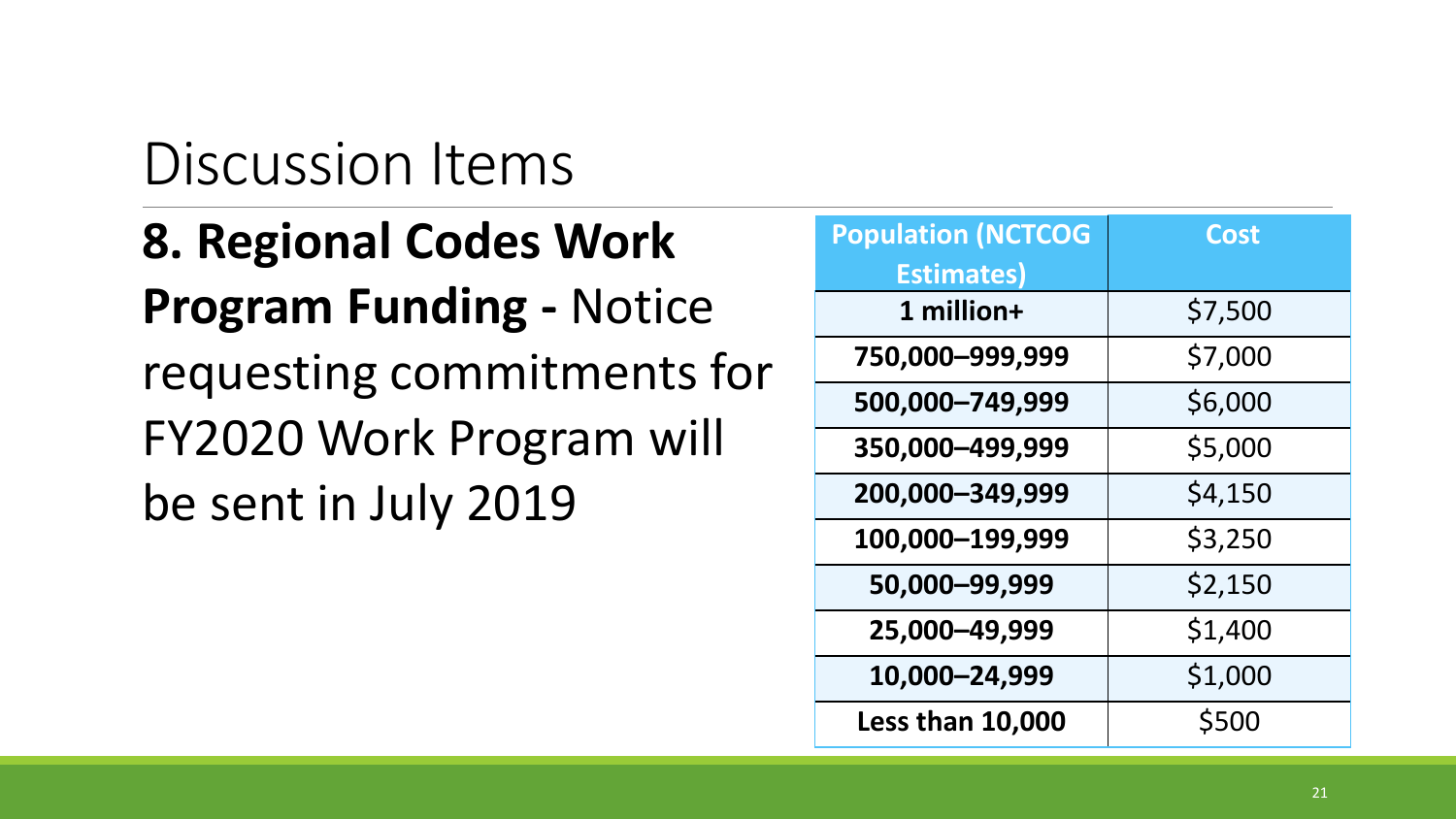## **9. Anticipated Training Timeline and Topic Prioritization.**

| <b>Education/Training Deliverable</b>             | <b>Date</b>                |
|---------------------------------------------------|----------------------------|
| <b>Elected Official Training</b>                  | <b>TBD</b>                 |
| Energy and Green Codes: Concept thru Construction | May 14, 2019               |
| <b>Code Adoption Process Video</b>                | <b>July 2019</b>           |
| <b>ESL/Energy Training</b>                        | Tentative: August 20, 2019 |
| Mobile Food Trucks and the 2018 IFC               | Tentative: August 29, 2019 |
| <b>Small City Roundtable</b>                      | September 2019             |
| <b>Educational Video (Topic TBD)</b>              | November 2019              |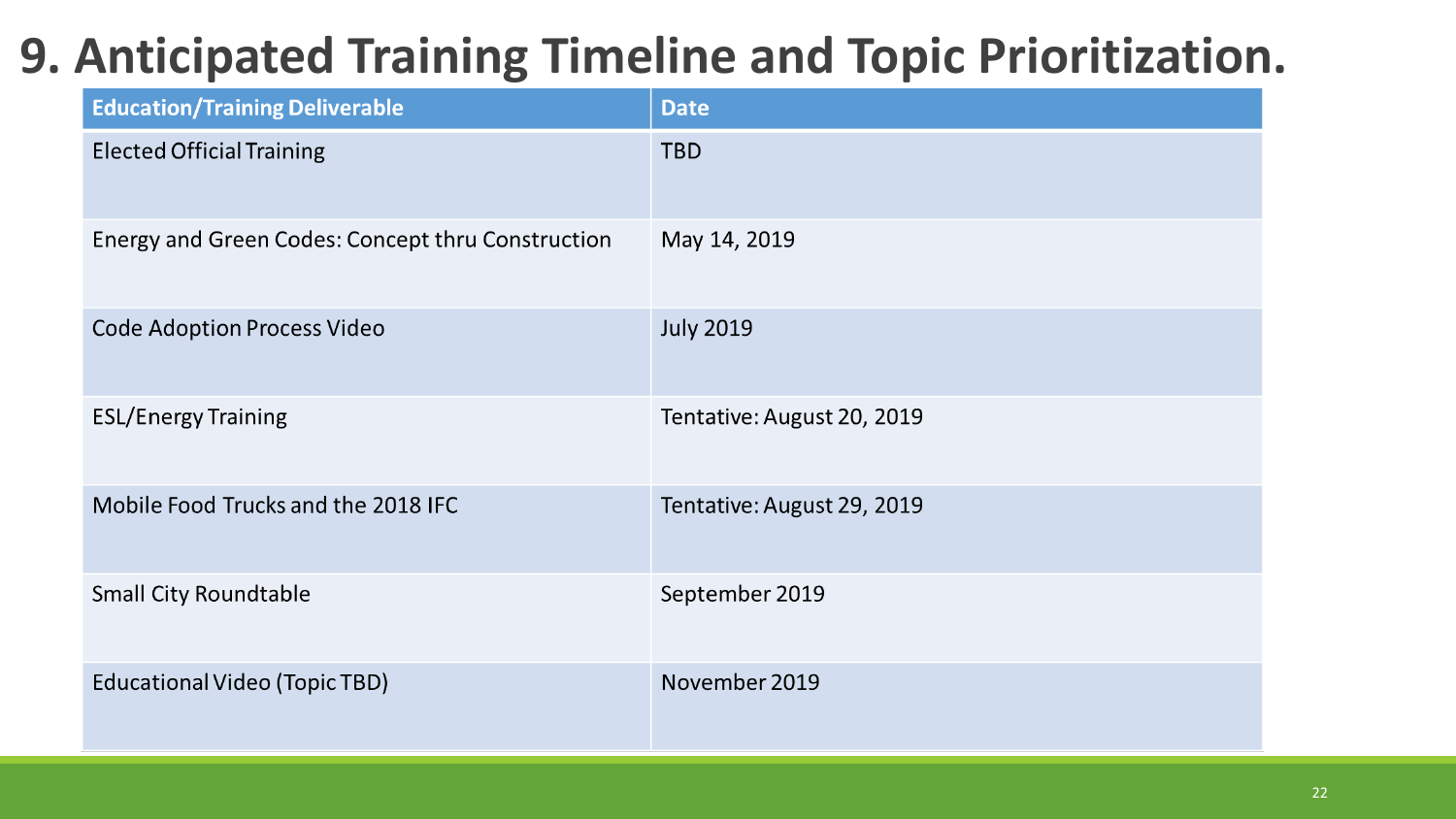#### **10. Code Adoption Process Educational Video.**

I. NCTCOG will provide an update on the progress of the 30 second explainer video covering the code adoption process and will solicit feedback on the draft video script.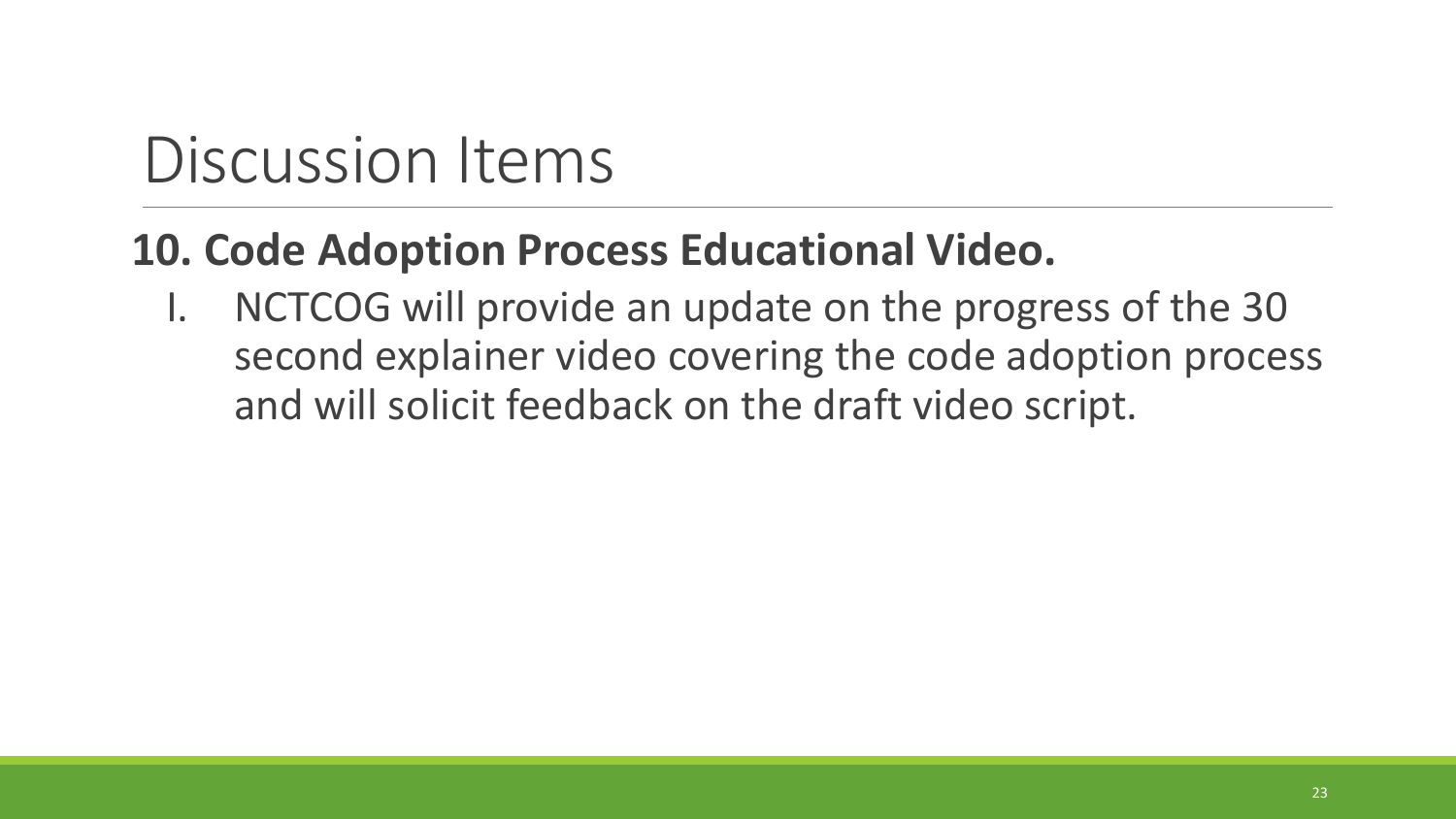## **11. Electronic Plan Review Submittal Subcommittee Update.**

- I. Scheduled to meet on May 14, 2019.
- II. The draft Electronic Plan Review Submittal Guidelines is in progress and will be reviewed and discussed at the next Subcommittee meeting.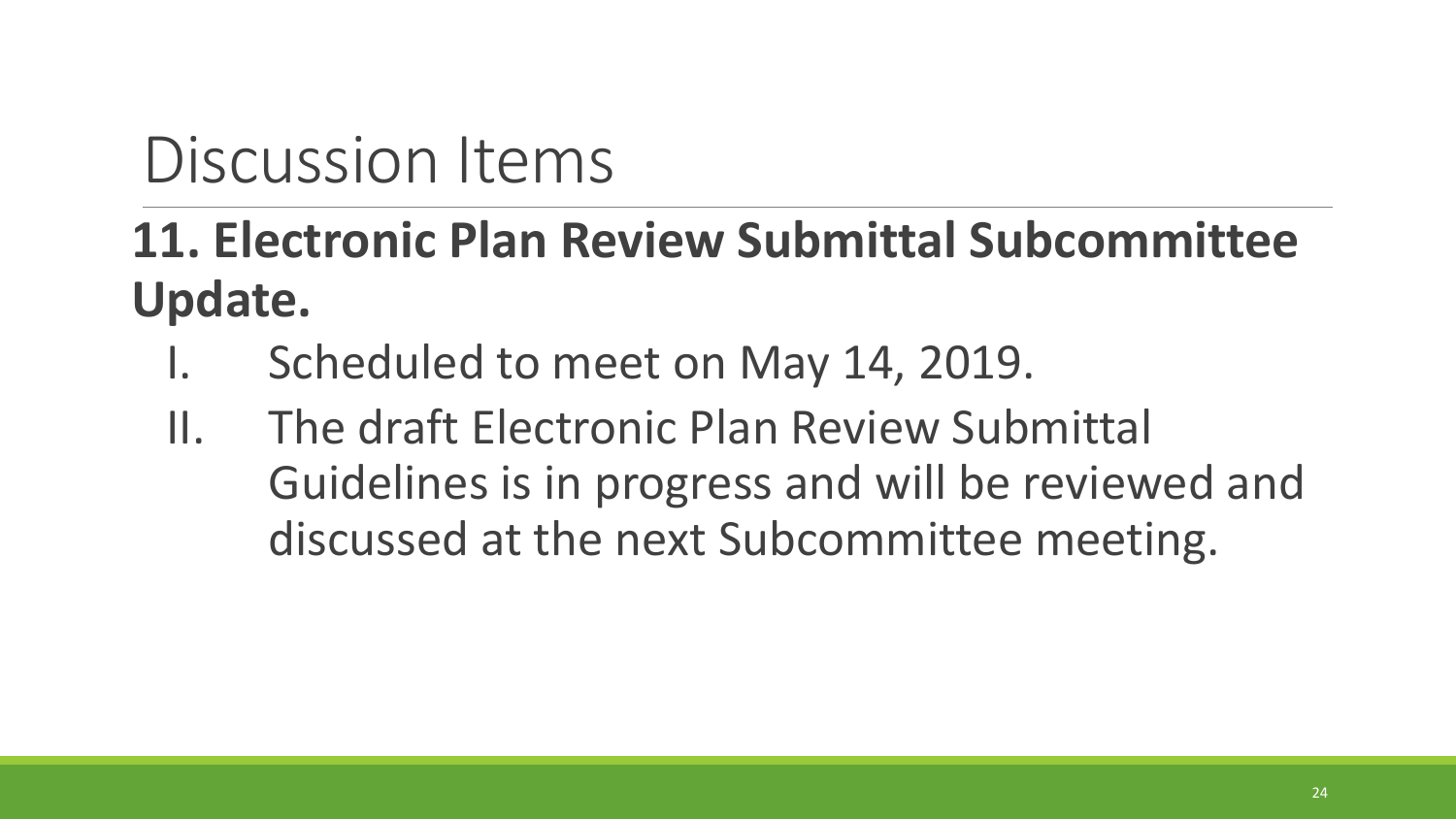# Other Business and Roundtable Discussion

#### **12. Future Agenda Items.**

I. The committee can request future agenda items.

## **13. Roundtable Topics/Other Business.**

I. RCCC members and NCTCOG may share additional items of interest.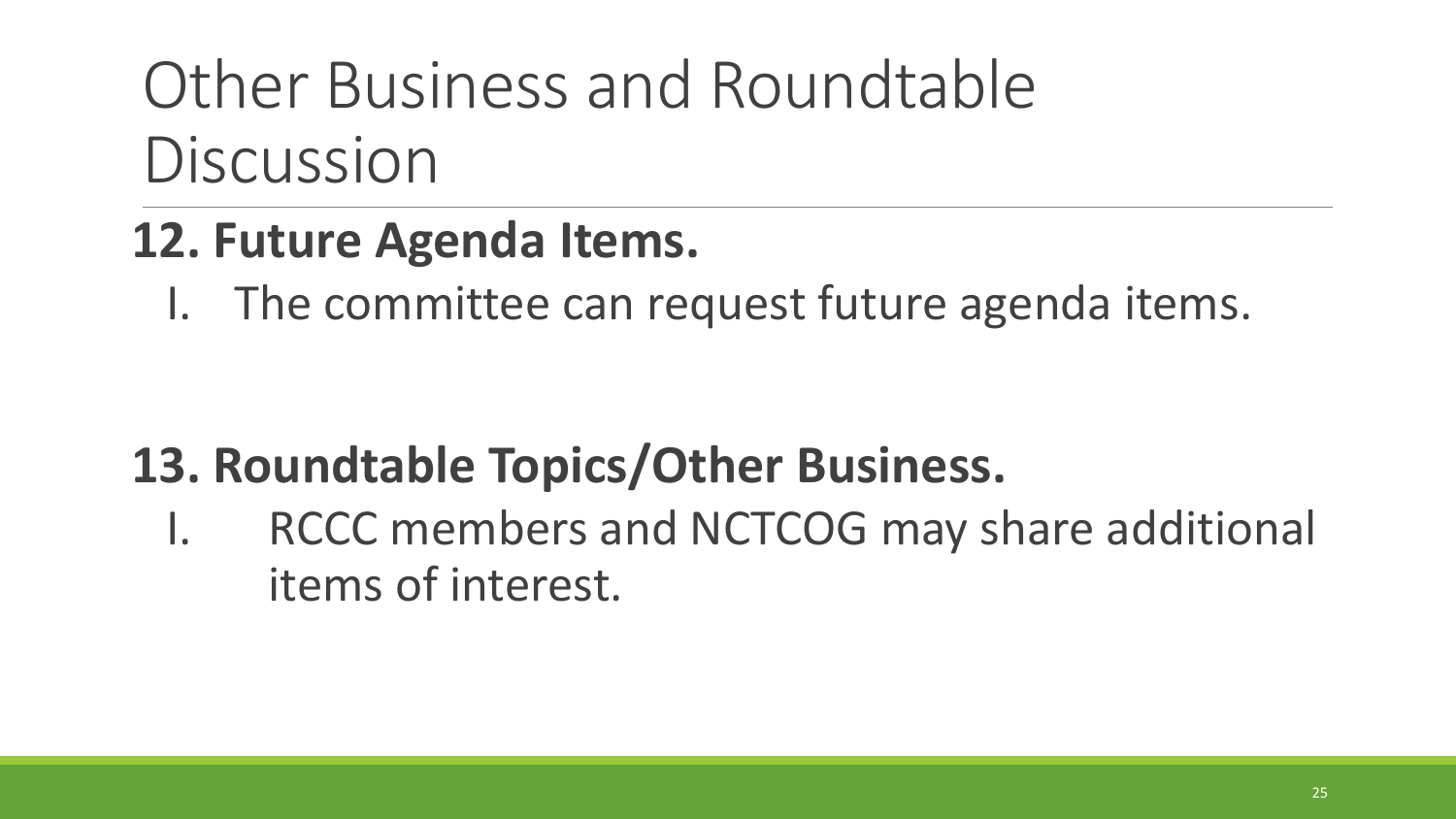# Other Business and Roundtable Discussion

## **14. Schedule for the Next RCCC Meeting.**

I. The next meeting date is tentatively scheduled for Tuesday, July 16, 2019 at 9:30 AM in the William J. Pitstick Executive Board Room.

## **15. Adjournment.**